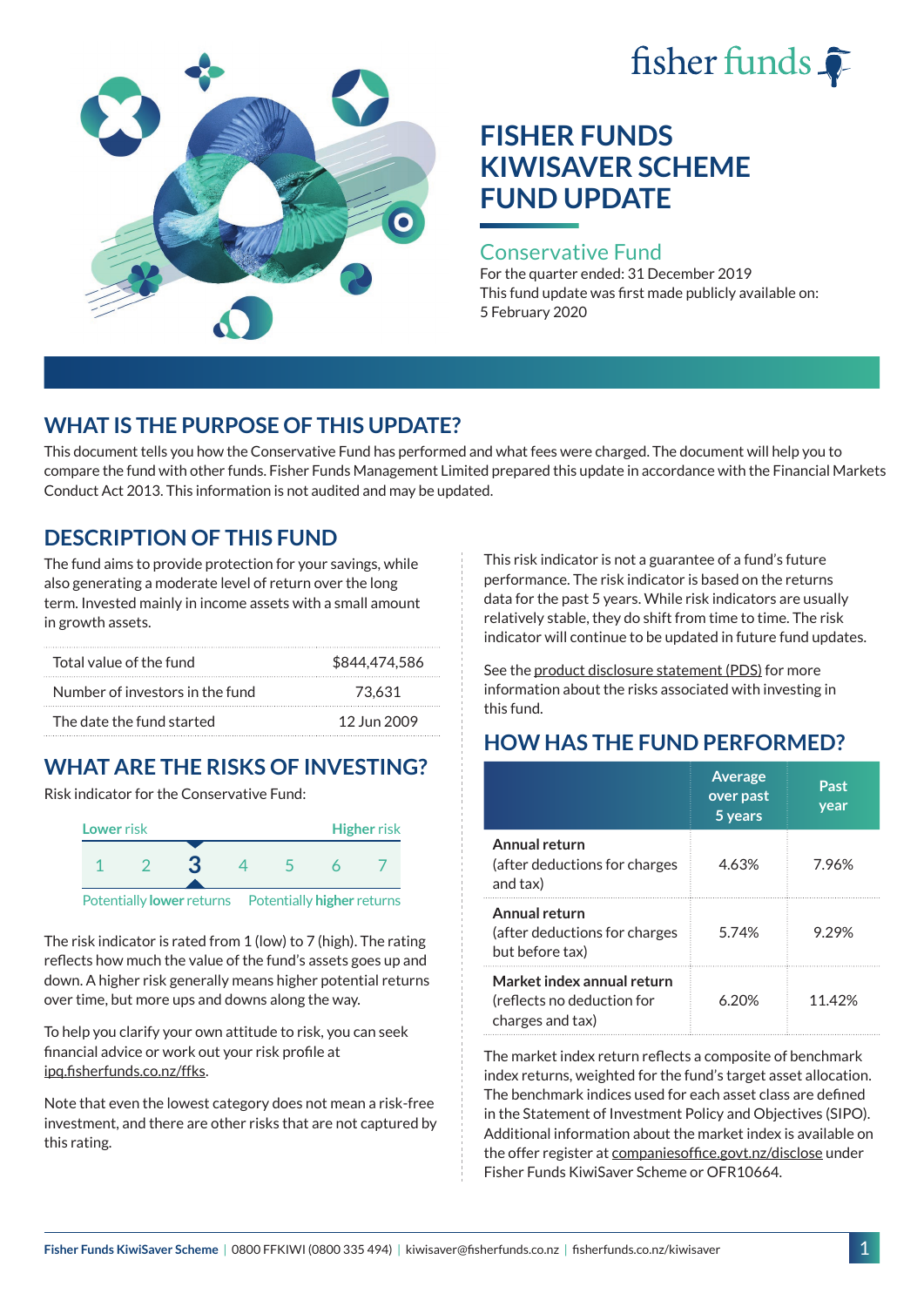### **ANNUAL RETURN GRAPH**



This shows the return after fund charges and tax for each year ending 31 March since the fund started. The last bar shows the average annual return since the fund started, up to 31 December 2019.

**Important:** This does not tell you how the fund will perform in the future.

Returns in this update are after tax at the highest prescribed investor rate (PIR) of tax for an individual New Zealand resident. Your tax may be lower. The market index return reflects no deduction for charges and tax.

#### **WHAT FEES ARE INVESTORS CHARGED?**

Investors in the Conservative Fund are charged fund charges that include GST. In the year to 31 March 2019 these were:

|                                                       | % of net asset value   |
|-------------------------------------------------------|------------------------|
| <b>Total fund charges</b>                             | 0.95%                  |
| Which are made up of:                                 |                        |
| <b>Total management and</b><br>administration charges | 0.95%                  |
| Including:                                            |                        |
| Manager's basic fee                                   | 0.85%                  |
| Other management and<br>administration charges        | 0.10%                  |
| <b>Total performance-based fees</b>                   | 0.00%                  |
| <b>Other charges:</b>                                 | \$ amount per investor |
| Annual account fee                                    |                        |

Small differences in fees and charges can have a big impact on your investment over the long term.

#### **EXAMPLE OF HOW THIS APPLIES TO AN INVESTOR**

Sarah had \$10,000 in the fund at the start of the year and did not make any further contributions. At the end of the year, Sarah received a return after fund charges were deducted of \$796 (that is 7.96% of her initial \$10,000). Sarah also paid \$36 in other charges. This gives Sarah a total return after tax of \$760 for the year.

# **WHAT DOES THE FUND INVEST IN?**

#### **Actual investment mix**

This shows the types of assets that the fund invests in.



#### **Target investment mix**

This shows the mix of assets that the fund generally intends to invest in.